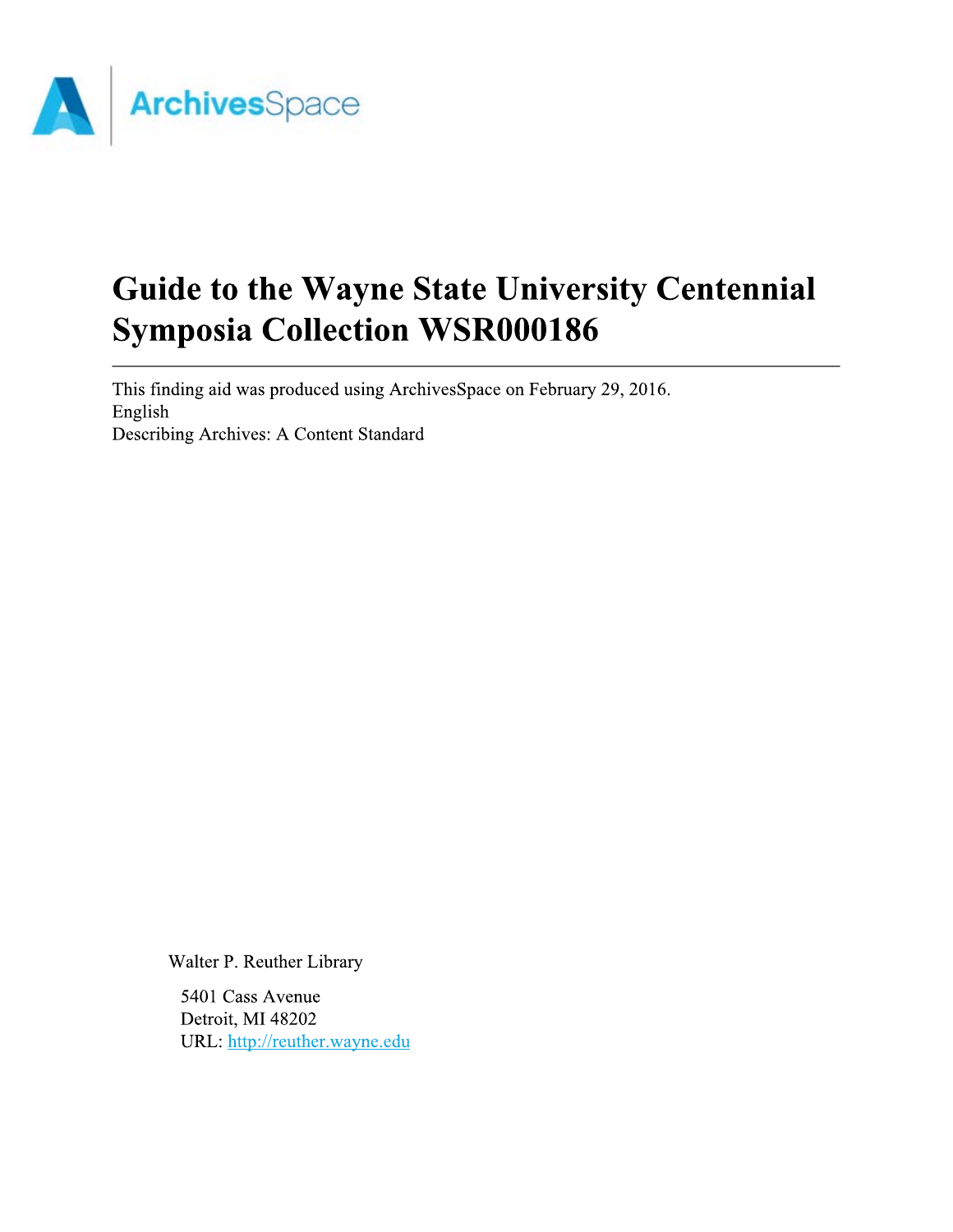# <span id="page-1-0"></span>**Table of Contents**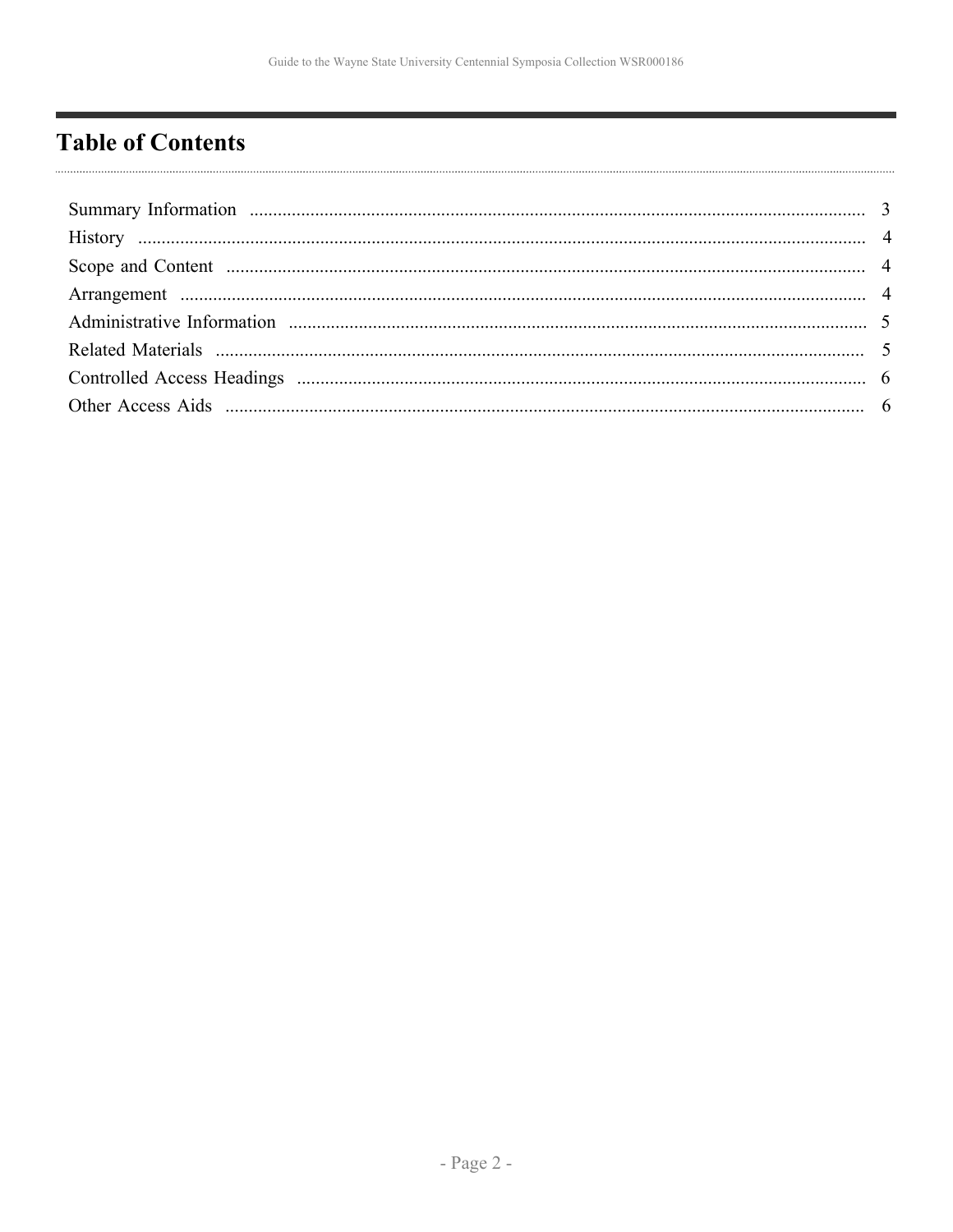# <span id="page-2-0"></span>**Summary Information**

| <b>Repository:</b>                  | Walter P. Reuther Library                                                                                                                                                                                                                                                                                                                                                                                                                                                                                                                                                                                                                                                                                                                                                          |
|-------------------------------------|------------------------------------------------------------------------------------------------------------------------------------------------------------------------------------------------------------------------------------------------------------------------------------------------------------------------------------------------------------------------------------------------------------------------------------------------------------------------------------------------------------------------------------------------------------------------------------------------------------------------------------------------------------------------------------------------------------------------------------------------------------------------------------|
| <b>Creator:</b>                     | Wayne State University                                                                                                                                                                                                                                                                                                                                                                                                                                                                                                                                                                                                                                                                                                                                                             |
| <b>Title:</b>                       | Wayne State University Centennial Symposia Records                                                                                                                                                                                                                                                                                                                                                                                                                                                                                                                                                                                                                                                                                                                                 |
| ID:                                 | WSR000186                                                                                                                                                                                                                                                                                                                                                                                                                                                                                                                                                                                                                                                                                                                                                                          |
| Date [inclusive]:                   | 1966-1968                                                                                                                                                                                                                                                                                                                                                                                                                                                                                                                                                                                                                                                                                                                                                                          |
| <b>Physical Description:</b>        | 4.5 Linear Feet (9 MB)                                                                                                                                                                                                                                                                                                                                                                                                                                                                                                                                                                                                                                                                                                                                                             |
| <b>Physical Location:</b>           | $2W-E-3(2)$                                                                                                                                                                                                                                                                                                                                                                                                                                                                                                                                                                                                                                                                                                                                                                        |
| Language of the<br><b>Material:</b> | English                                                                                                                                                                                                                                                                                                                                                                                                                                                                                                                                                                                                                                                                                                                                                                            |
| Language of the<br><b>Material:</b> | Material entirely in English.                                                                                                                                                                                                                                                                                                                                                                                                                                                                                                                                                                                                                                                                                                                                                      |
| Abstract:                           | During the academic year 1967-1968 Wayne State University<br>celebrated the hundredth anniversary of its founding. As part of the<br>commemoration, the University sponsored a series of symposia of<br>national significance under the theme, "The University and Urban<br>Society." Broadly, the Symposia theme dealt with the urban university<br>and its impact on, and responsibilities to, its urban community. More<br>specifically, the focus of the Symposia was an examination of the<br>problems and issues associated with an increasingly urban society. The<br>Collection consists primarily of the records of Edward Lurie, Wayne<br>State University professor of history, who served as director of the<br>Centennial Symposia, and his assistant, Philip Borden. |

# **Citation Style**

"Wayne State University Centennial Symposia Records, Box [#], Folder [#], Walter P. Reuther Library, Archives of Labor and Urban Affairs, Wayne State University"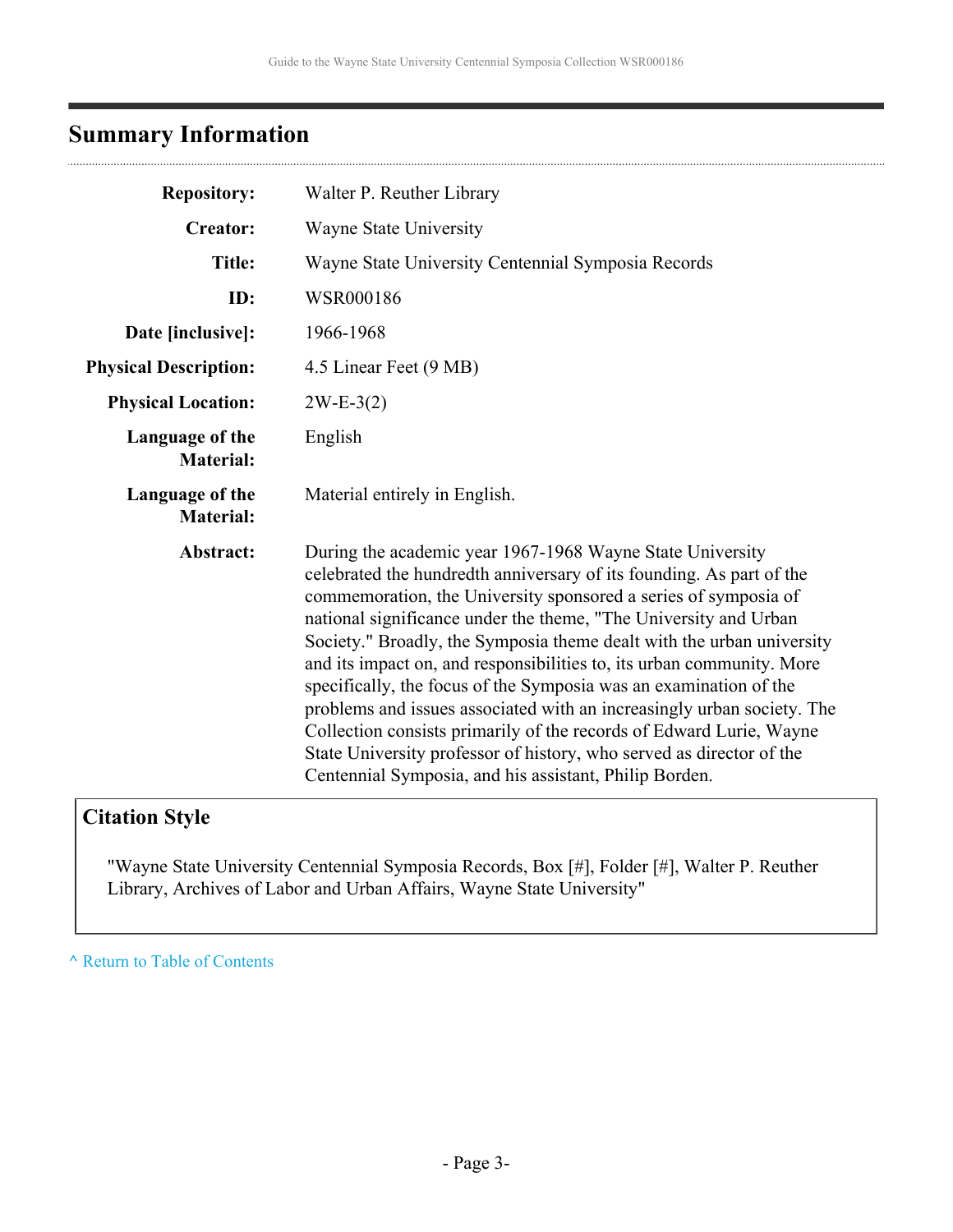# <span id="page-3-0"></span>**History**

The Centennial Symposia theme dealt with the urban university and its impact on, and responsibilities to, its urban community. Seven primary symposia, each dealing with a particular aspect of the central theme, and each of two-to five-days' duration, were held between October of 1967 and June of 1968. Topics included housing, health and welfare, technology, the physical environment, governing and planning, and culture and education -- emphasizing the physical and mental adaptation of citizens to the problems posed by urbanization. In response to the 1967 Detroit civil unrest, one symposium was devoted to an examination of problems of racism and violence, and the events leading to the unrest. Community leaders and nationally recognized experts and scholars were invited to present papers, and partake in discussion of the Symposia topics.

**^** [Return to Table of Contents](#page-1-0)

# <span id="page-3-1"></span>**Scope and Content**

The collection consists primarily of the records of Edward Lurie, WSU professor of history, who served as director of the Centennial Symposia, and his assistant, Philip Borden. Discussion of listed participants can be found throughout the collection. An index to subjects and correspondents is included. In addition to topics addressed by the Symposia, other significant subjects found in the collection included the creation of the Center for Urban Studies, a concern among African American leaders about the low number of African American conference participants, and a boycott of the Symposia.

Series 1: Centennial Symposia General Files, 1966-1968 Series 2: Spring Planning Conference, 1967 Series 3: Symposia, 1967-1968

### **^** [Return to Table of Contents](#page-1-0)

## <span id="page-3-2"></span>**Arrangement**

Arranged in 3 series – Series 1 (Box 1-6), Series 2 (Box 7) and Series 3 (Box 8-9). Folders are arranged alphabetically by subject or type of material.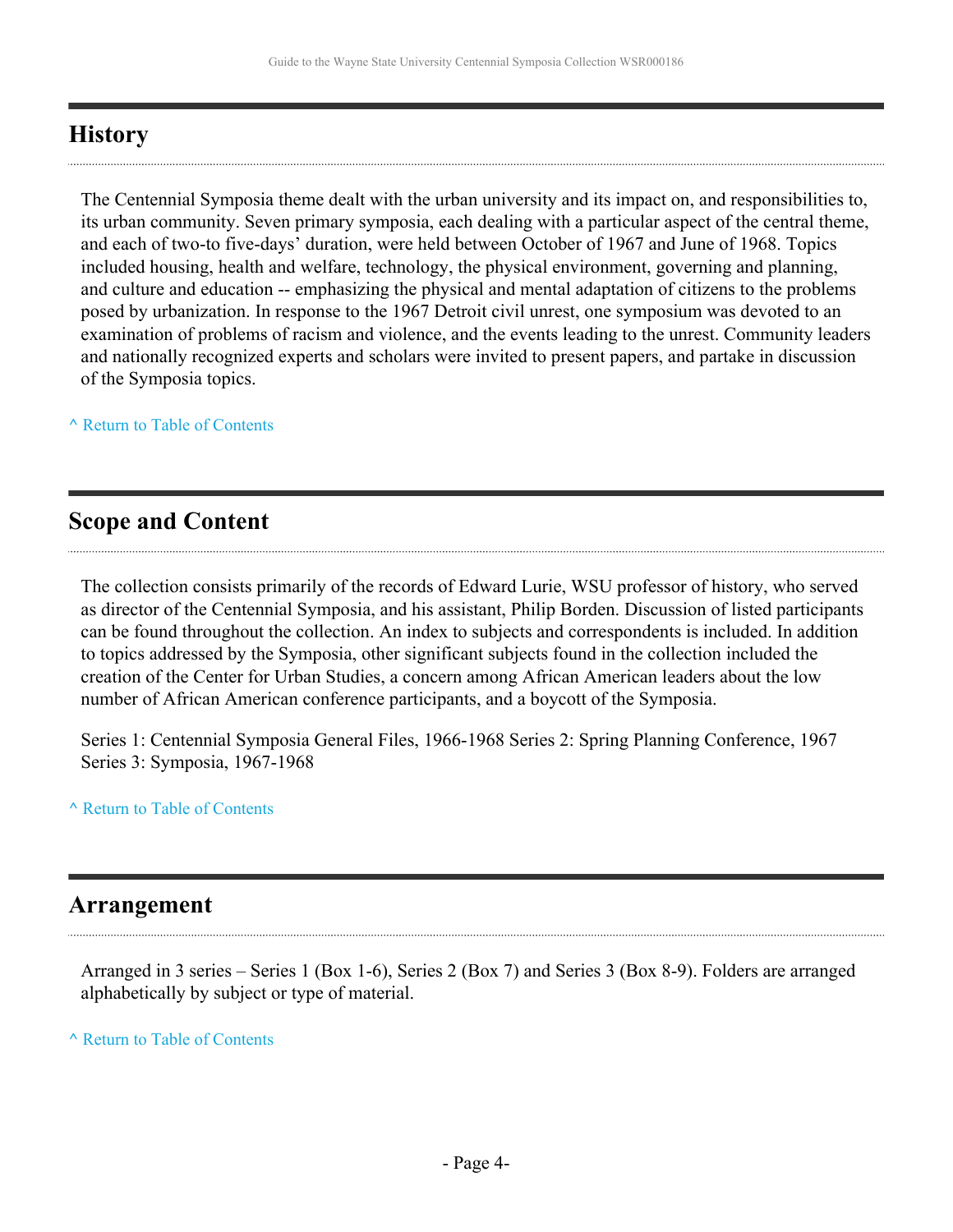# <span id="page-4-0"></span>**Administrative Information**

### **Publication Statement**

Walter P. Reuther Library

5401 Cass Avenue Detroit, MI 48202 URL:<http://reuther.wayne.edu>

### **Acquisition**

The papers of the Centennial Symposia Collection were placed in the Wayne State University Archives by Edward Lurie on September 25, 1973.

### **Processing History**

Processed and finding aid written by Walter P. Reuther Library in April 1989.

### **Access**

Collection is open for research.

### **Use**

Refer to the Walter P. Reuther Library "Rules for Use of Archival Materials."

**^** [Return to Table of Contents](#page-1-0)

# <span id="page-4-1"></span>**Related Materials**

### **Related Materials**

Wayne State University Centennial Commission Minutes, Wayne State University University Relations Division Records.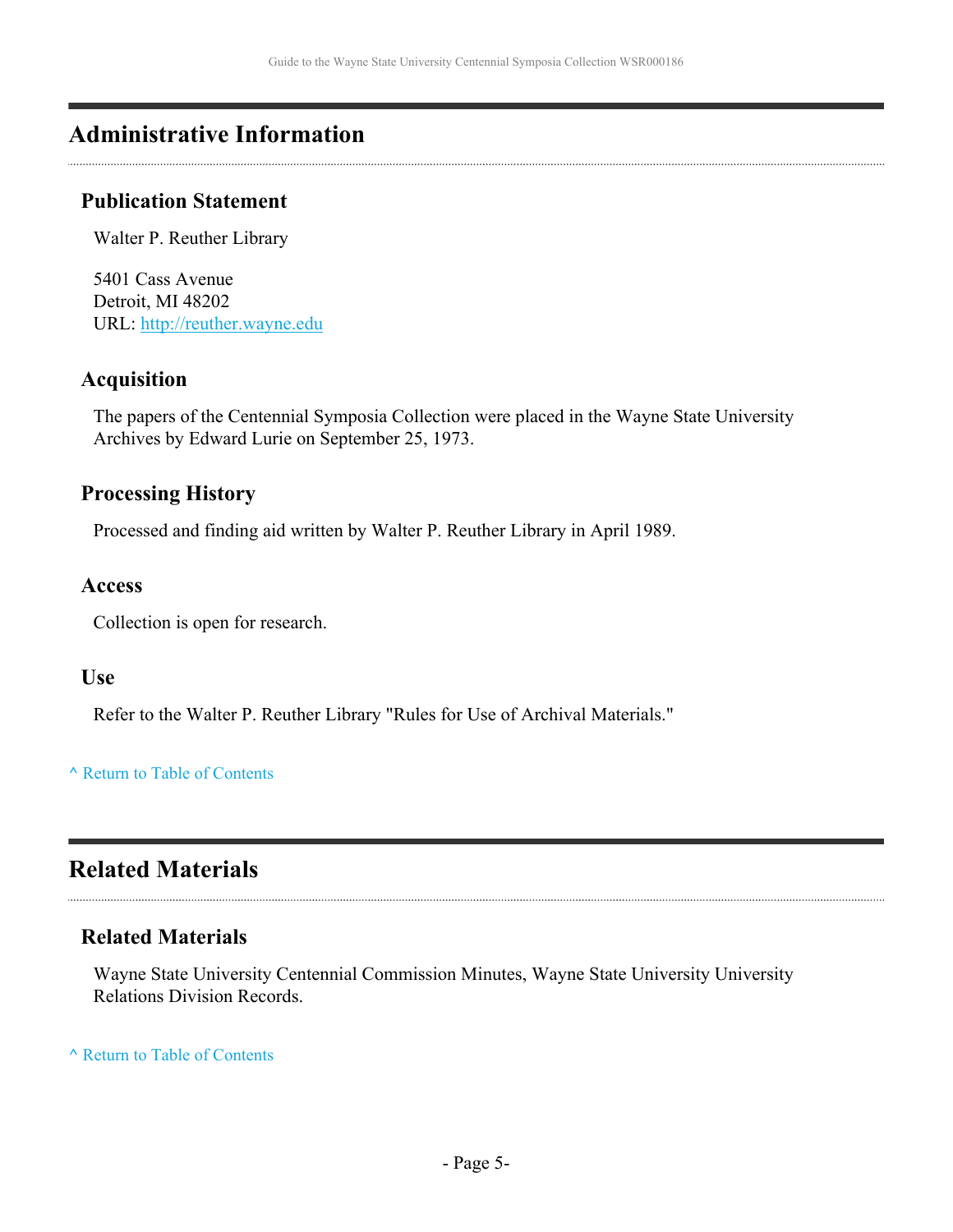# <span id="page-5-0"></span>**Controlled Access Headings**

Wayne State University

# <span id="page-5-1"></span>**Other Access Aids**

Finding aid also available as a pdf file. https://www.reuther.wayne.edu/files/LR000186.pdf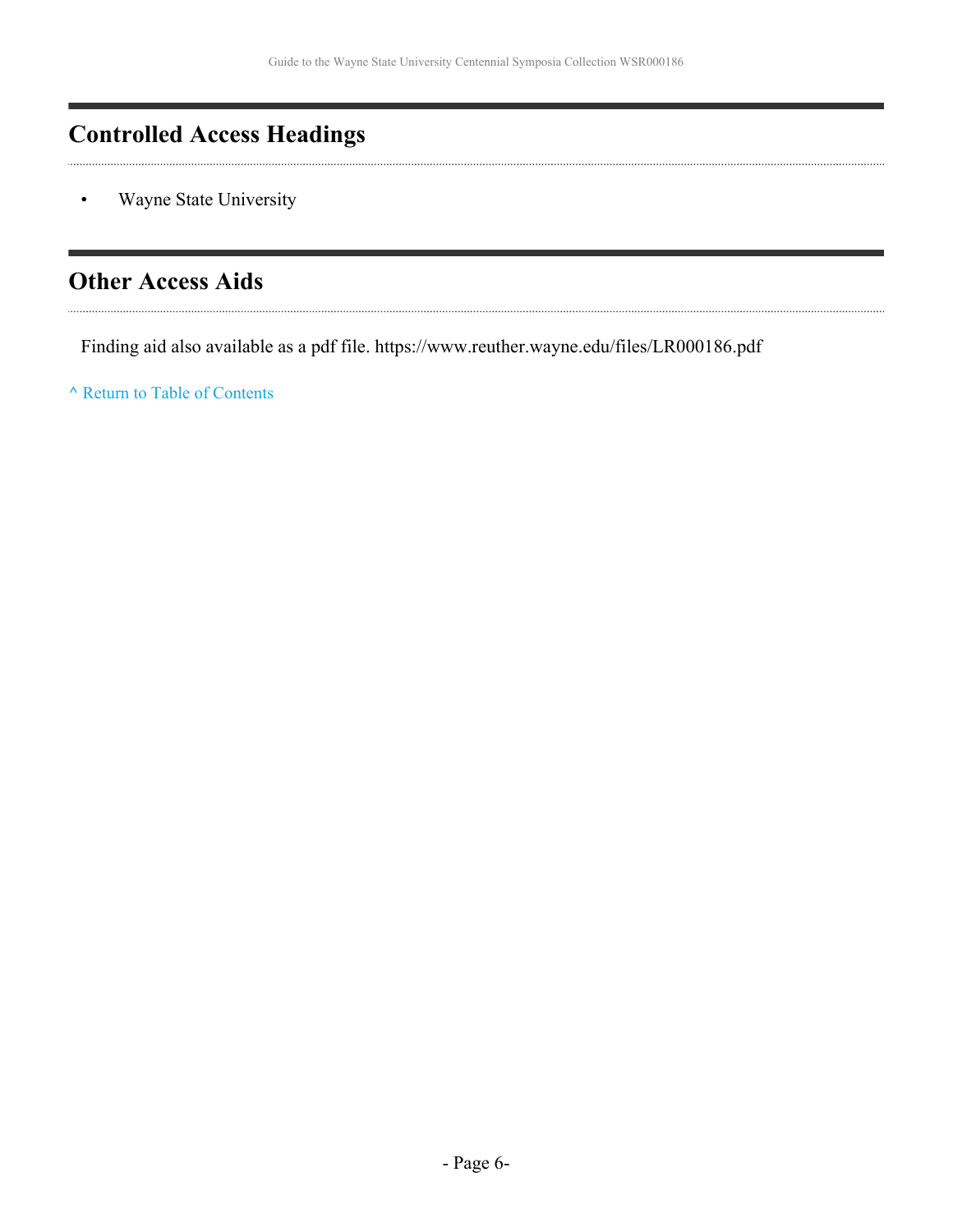#### CENTENNIAL SYMPOSIA COLLECTION

Papers, 1966-1968 (Predominantly, 1967-1968)

4.5 linear feet

Accession Number 186 L. C. Number

The papers of the Centennial Symposia Collection were placed in the Wayne State University Archives by Edward Lurie, director of the Centennial Symposia. The papers were opened for research in April of 1989.

During the academic year 1967-68 Wayne State University celebrated the hundredth anniversary of its founding. As part of the commemoration, the university sponsored a series of symposia of national significance under the theme "The University and Urban Society."

Broadly, the Symposia theme dealt with the urban university and its impact on, and responsibilities to, its urban community. More specifically, the focus of the Symposia was an examinination of the problems and issues associated with an increasingly urban society. Seven primary symposia, each dealing with a particular aspect of the central theme, and each of two- to five-days' duration, were held between October of 1967 and June of 1968. Topics included housing, health and welfare, technology, the physical environment, governing and planning, and culture and education -- emphasizing the physical and mental adaptation of man to the problems posed by urbanization. In response to the Detroit riots of 1967, one symposium was devoted to an examination of problems of racism and violence, and the events leading to those riots. Community leaders and nationally-recognized experts and scholars were invited to present papers, and partake in discussion of the Symposia topics.

The collection consists primarily of the records of Edward Lurie, WSU professor of history, who served as director of the Centennial Symposia, and his assistant, Philip Borden. Internal correspondents include Professor of History Raymond C. Miller and Vice President for University Relations George E. Gullen, Jr., Centennnial Commission co-chairmen; Centennial Symposia Executive Committee members: Vice President for Student Affairs James P. McCormick, University Center for Adult Education Director Milton Stern, Urban Extension Dean Hamilton Stillwell, and Professor of Economics Wilbur Thompson; Centennial Symposia Committee chairmen Richard Bilaitis, Joseph P. Hourihan, Herbert K. Livingston, Hubert Locke, Leonard Stitelman, amd Richard Wisniewski. The newly-created Center for Urban Studies, with Professor Ronald W. Haughton as acting director, took part in the planning of the Symposia. External correspondents include experts from the various fields under discussion by the Symposia. Correspondence with Symposia participants can be found in Boxes 4 and 5 under "participant files." Discussion of prospective participants can be found throughout the collection.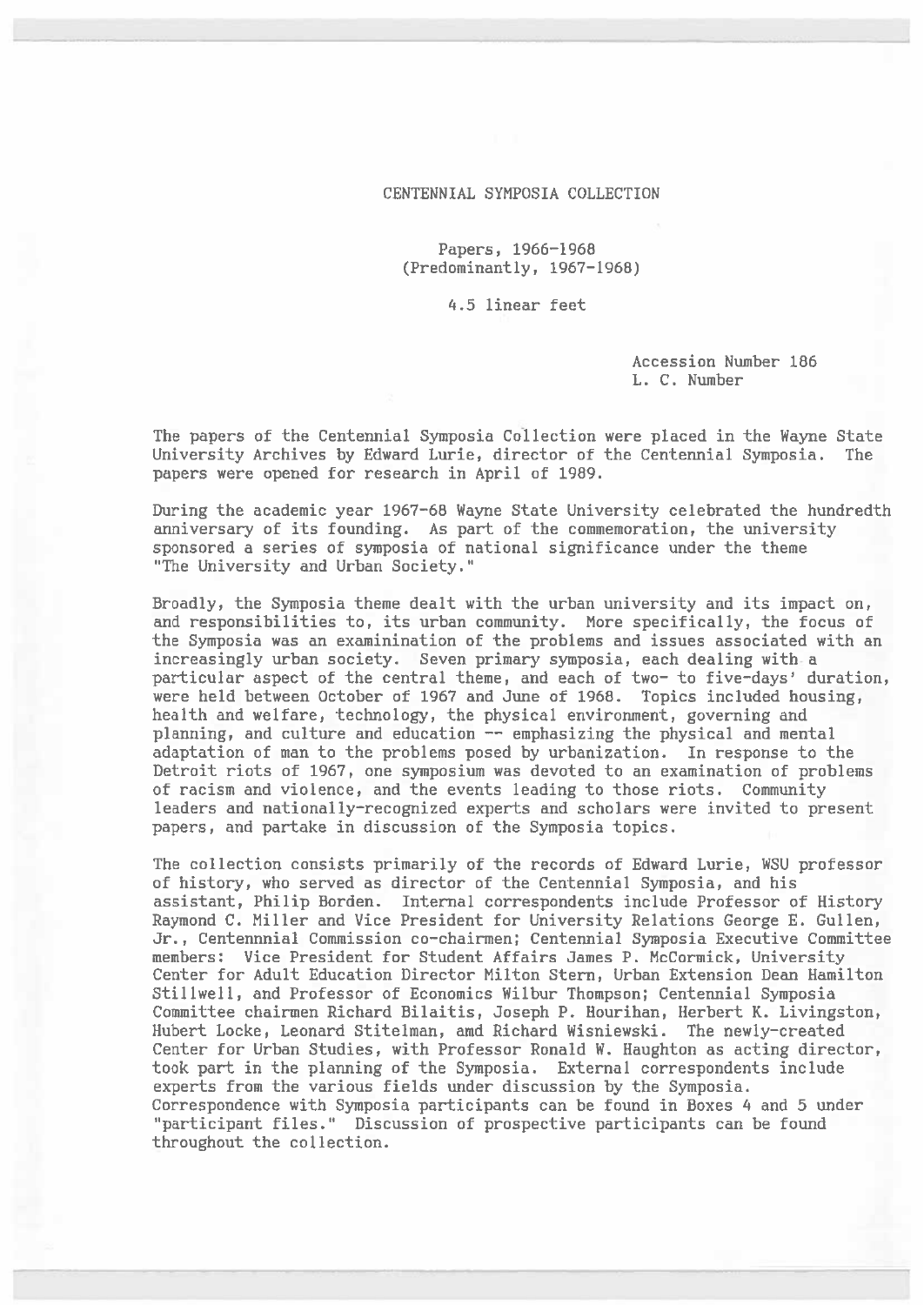$-2-$ 

The records cover the total planning of the Symposia -- from initial concept through implementation and final reports -- covering the time period of 1967 through 1968, with some slightly earlier material. The collection displays the development and refinement of the conference themes and programs, and the process of speaker/participant selection. Many of the schedules found in the collection are undated drafts and may not be the final Symposia programs.

The seven primary symposia titles, dates, and topics of examination are:

- New Perspectives on Race and the City, October 19-21, 1967 The impact of race upon urban transformation, with emphasis upon Detroit and the role of the university in analyzing and aiding the restructuring of traditional urban patterns.
- The Urban University: Responsibilities and Choices, November 6-7, 1967 The urban university's relationships with faculty, student, metropolitan and national communities.

The City as Environment: Biological and Social Implications, November 16-17, 1967 Psychological, economic, and somatic stresses upon the individual

resulting from urban environmental forces.

- Extending the Life Span: The Impact on Man, February 15-16, 1968 The implications of increased longevity for medicine, society, and the dignity of man in the urban setting, with emphasis upon the research and educational responsibilities of the university.
- Power versus Plan: Prospects for Urban Government, March 14-15, 1968 The impacts of urban growth, the federal government, and institutional forces upon planning, human values, and the nature of decision making in the metropolitan region.
- Technology and the City: Human and Social Dimensions, May 6-10, 1968 scientific, psychological, and social impacts of transportation, energy, communication upon the present and future condition of man in urban society.
- The City of Man: The University and Urban Culture, May 15-17, 1968 The roles of the urban university in relation to the performing arts, the visual arts, and architecture in the city visual arts, and architecture in the city

Also included is some correspondence relating to the following subsidiary programs:

- The Student Centennial Conference on the Experimental College
- Urban Journalism in the 21st Century
- Mathematics Semigroups Conference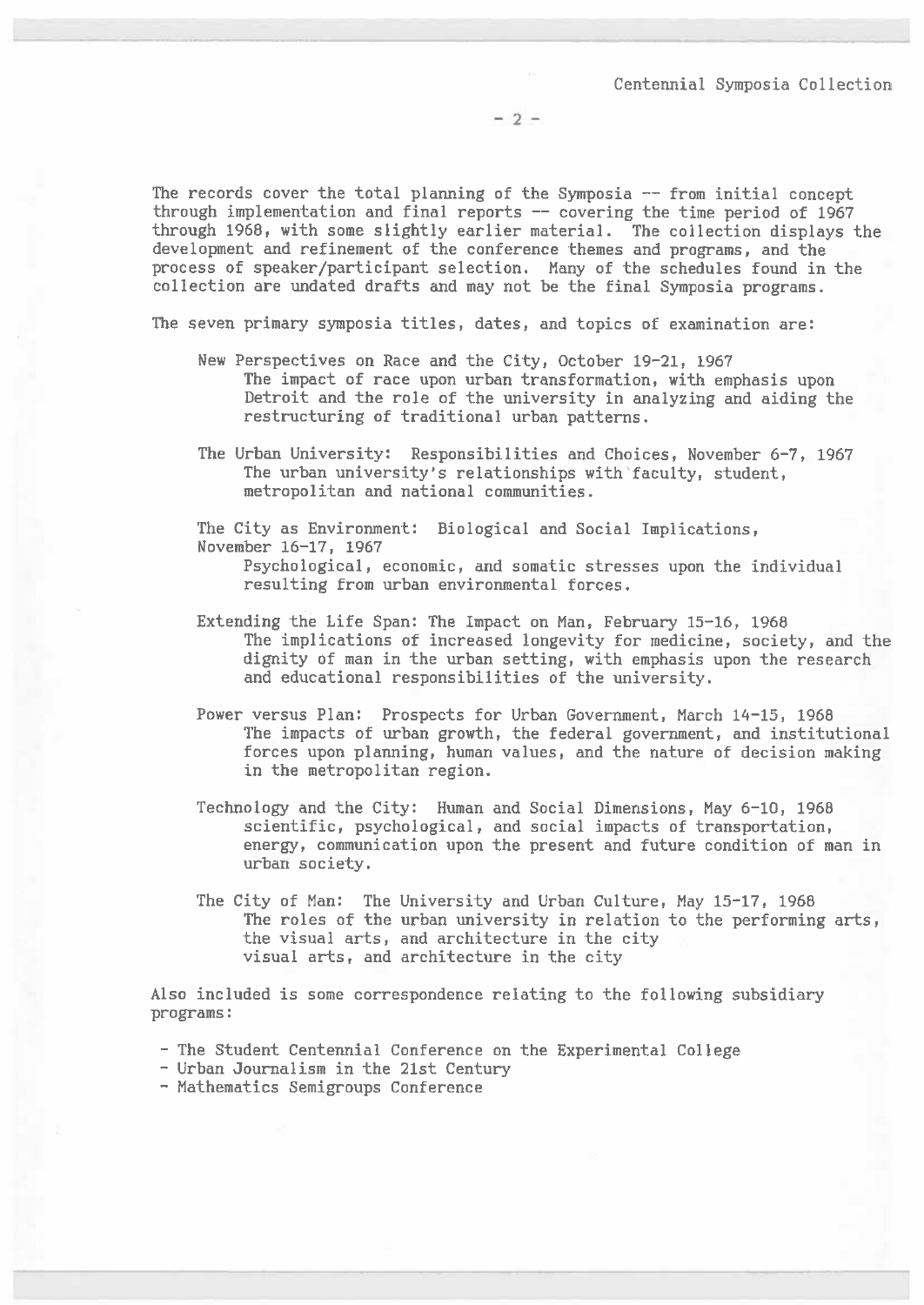$-3-$ 

Some of the addresses presented at the Symposia are included (see 6:11-17); transcripts of the some of the proceedings can be found in 7:24-25. Other addresses and papers on related topics or by participants or prospective participants may be found in Series III; in background information (2:9-12); in the participant files (4:18-5:25); and throughout the collection.

In addition to topics addressed by the Symposia, other significant subjects found in the collection include the creation of the Center for Urban Studies, a concern among Black leaders about the low number of Black conference participants, and a boycott of the Symposia.

An index to subjects and correspondence will be found on pages 12-13.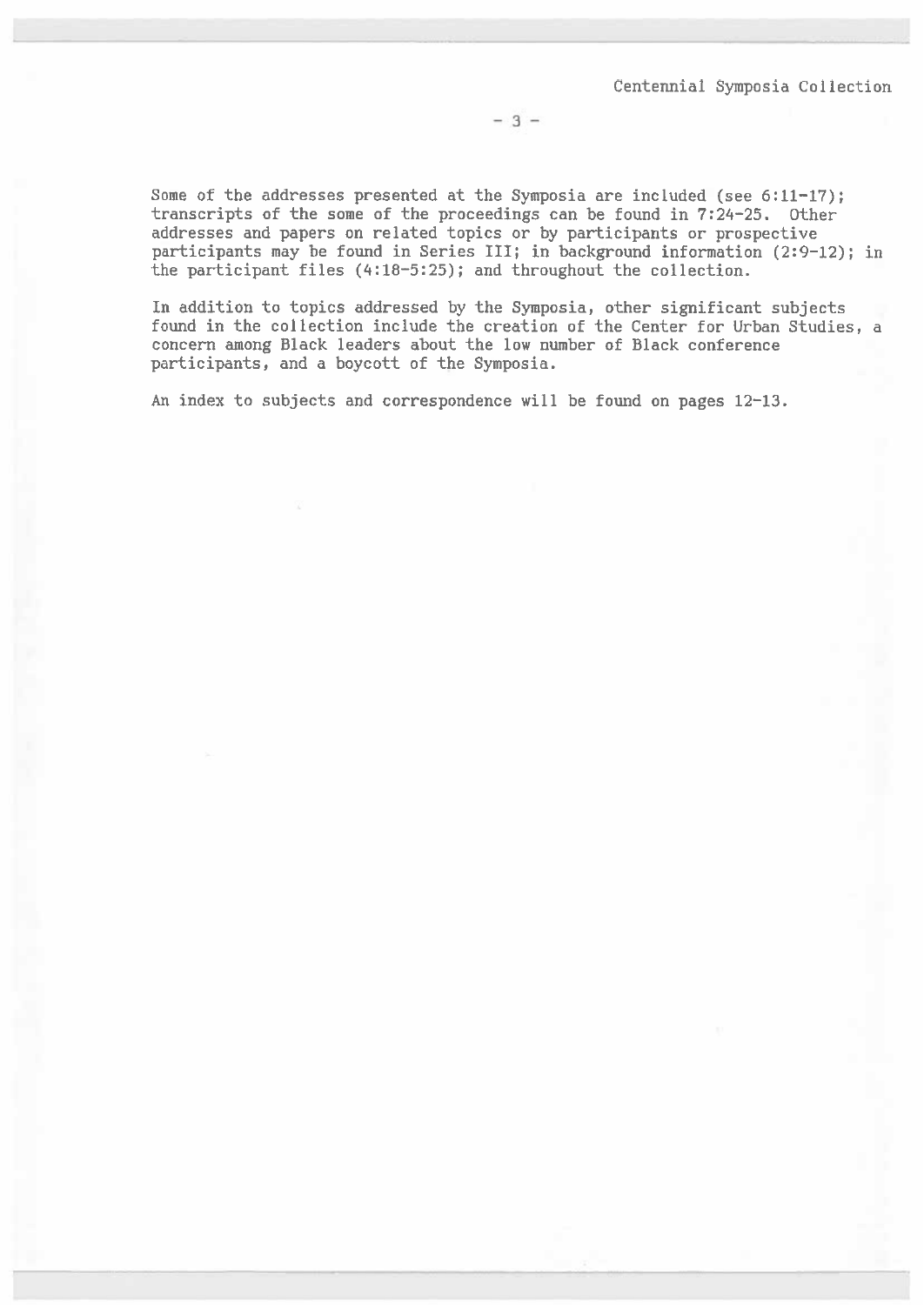$-4-$ 

#### Contents

#### 9 manuscript boxes

Series I, Centennial Symposia General Files, 1966-1968, Boxes 1-6 Correspondence, reports, budgets and news clippings relating to the overall planning and administration of the Symposia. Included are discussion of symposia topics and participants, participant correspondence, participant/ guest lists, and copies of many of the addresses presented at the Symposia.

#### Series II, Spring Planning Conference, 1967, Box 7 Correspondence, reports, participant lists and completed questionnaires relating to this preliminary conference at which over 240 scholars, governmental and community leaders and Wayne State faculty met to plan the form of the Centennial Symposia.

#### Series III, Symposia, 1967-1968, Boxes 8-9

Correspondence, reports and participant/guest lists relating to the planning of the individual symposia. Represented are the seven primary symposia and some material relating to the planning of some of the subsidiary conferences and activities of the centennial celebration.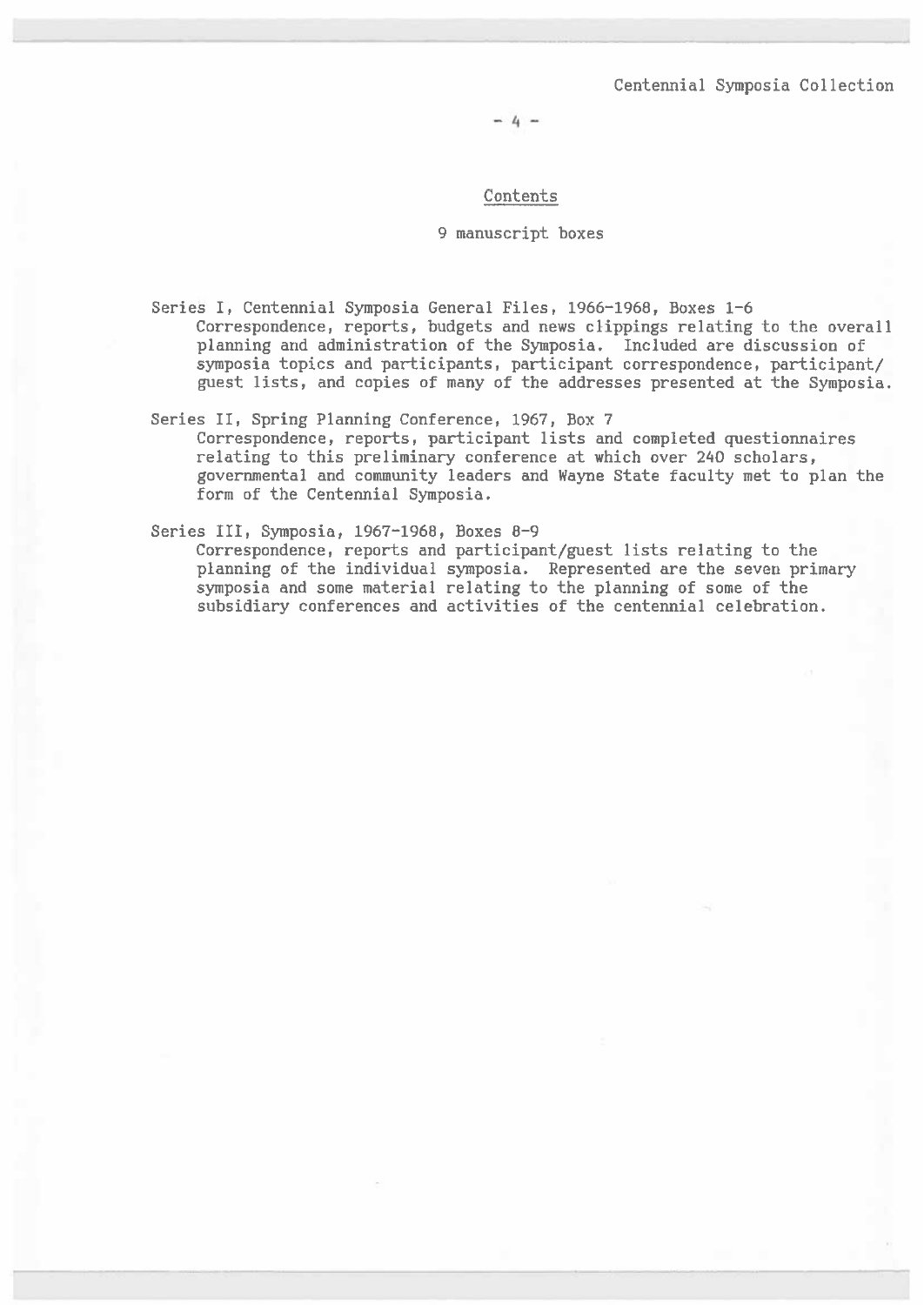$-5 -$ 

Series I Centennial Symposia General Files, 1966-1968 Boxes  $1-6$ 

Series I contains correspondence, reports, schedules, minutes, budgets, press releases and news clippings relating to the overall planning and administration of the Centennial Symposia. Included are correspondence with invited speakers (4:18-5:25), participant/guest lists (5:26-34), and correspondence and reports discussing symposia themes and prospective speakers/participants. Additional guest lists and program-development documentation can be found in Series II and III. Also included in Series I are copies of many of the addresses presented at the Symposia  $(6:11-17)$ .

Series I is divided into two groups: chronological files and subject files. Chronological files contain, in general, copies of correspondence as well as tentative program schedules and outlines, arranged by date of creation, from June 1967 through February 1968. Copies of much of this material can also be found in the subject files.

The subject file folders are arranged alphabetically by subject or folder title. Folder titles used are those composed by the Centennial Symposia staff, except in cases where those titles would not be sufficiently informative to the reader. Material within each folder is arranged chronologically, with undated material first.

Calendar of Events files (Box 3) contain programs for many on-campus and off-campus events and include many tentative symposia program drafts. These are filed by their date of preparation, when known, rather than by the date of the event.

Participant files (Boxes 4-5) include correspondence with those invited speakers/participants who agreed to take part, or were influential in the program. Many of the participant files include biographical sketches, some with photographs.

Drafts of the Symposia program outlines can be found in the chronological files, in Calendar of Events (3:4-10), Symposia Planning (6:26-28), and throughout the collection.

#### Chronological Files:

| 1.         | Jun 1967 |
|------------|----------|
| 2-5.       | Jul 1967 |
| $6 - 11.$  | Aug 1967 |
| $12 - 14.$ | Sep 1967 |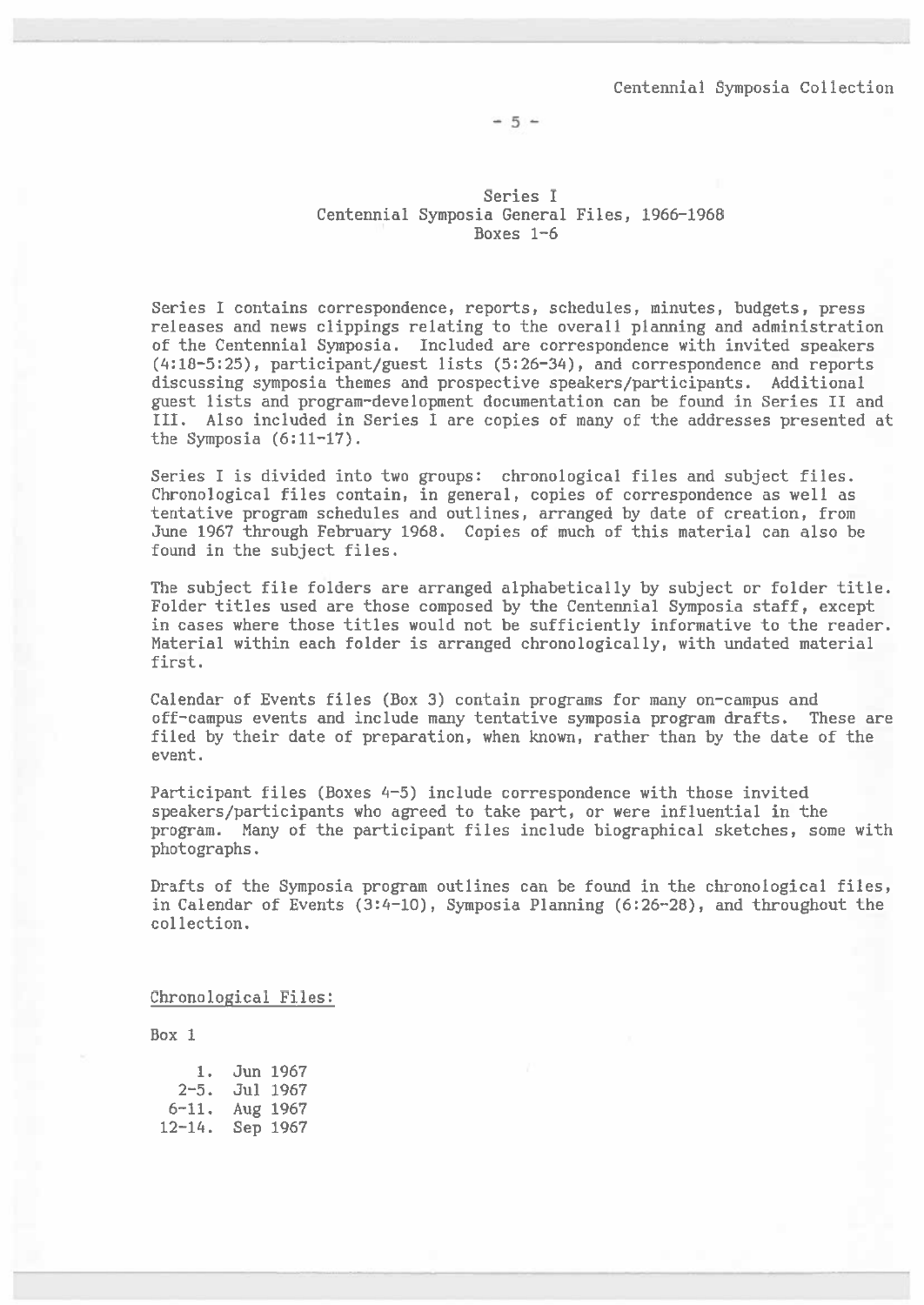$-6 -$ 

Box 1 (Continued)

15-18. Oct 1967 19-20. Nov 1967 21-23. Dec 1967  $24-29.$  Jan 1968 30-33. Feb 1968

#### Box 2

| $1 - 4$ . | Mar 1968 |
|-----------|----------|
| $5 - 7$ . | Apr 1968 |

### Subject Files:

#### Box 2

|             | 8. Alumni News, Nov 1967, Feb 1968                 |
|-------------|----------------------------------------------------|
|             | 9. Background information; Articles, brochures     |
| $10 - 11$ . | ; Reports, 1967-68                                 |
| 12.         | ; Reports, programs, correspondence, 1966-67       |
| 13.         | Borden, Philip; Correspondence, 1967               |
|             | 14-16. Budget; Memos, reports, Feb 1967 - Mar 1968 |
| $17-19.$    | ; Monthly Budget Report Summary, Feb - Aug 1967    |

|          | 1-3. Budget; Monthly Budget Report Summary, Sep 1967 - Feb 1968      |
|----------|----------------------------------------------------------------------|
| 4.       | Calendar of Events; Brochures, 1967                                  |
| 5.       | ; Reports, n.d.                                                      |
| $6 - 7.$ | ; Schedules, n.d., Jan - May 1967                                    |
| $8 - 9.$ | ; Schedules, correspondence, Jun - Sep 1967                          |
| 10.      | WSU Calendar of Events, May $1967 -$ Feb $1968$                      |
| 11.      | Centennial Commision; Correspondence, reports 1966-68                |
| 12.      | Centennial Policy; Memos, reports, 1967-68                           |
| 13.      | Center for Application of Science and Technology (C.A.S.T.);         |
|          | Proposals, n.d., 1965                                                |
| 14.      | Center for Application of Science and Technology (C.A.S.T.);         |
|          | Report to NASA on Aerospace Generated Technology to Urban            |
|          | Management, n.d.                                                     |
|          | 15-16. Center for Urban Studies; Correspondence, Feb 1967 - Jan 1968 |
| 17.      | ; Minutes, Jan - Feb 1967                                            |
| 18–19.   | ; Proposals to Improve the Condition of                              |
|          | Man in Detroit, 1967                                                 |
| 20.      | ; Report, list, n.d.                                                 |
| 21.      | ; Reports, proposal, 1967                                            |
| 22.      | Cushman, Edward L.; Memos, reports, press releases, Jun - Jul 1967   |
| 23.      | Funding; Correspondence, grant requests, 1967-68                     |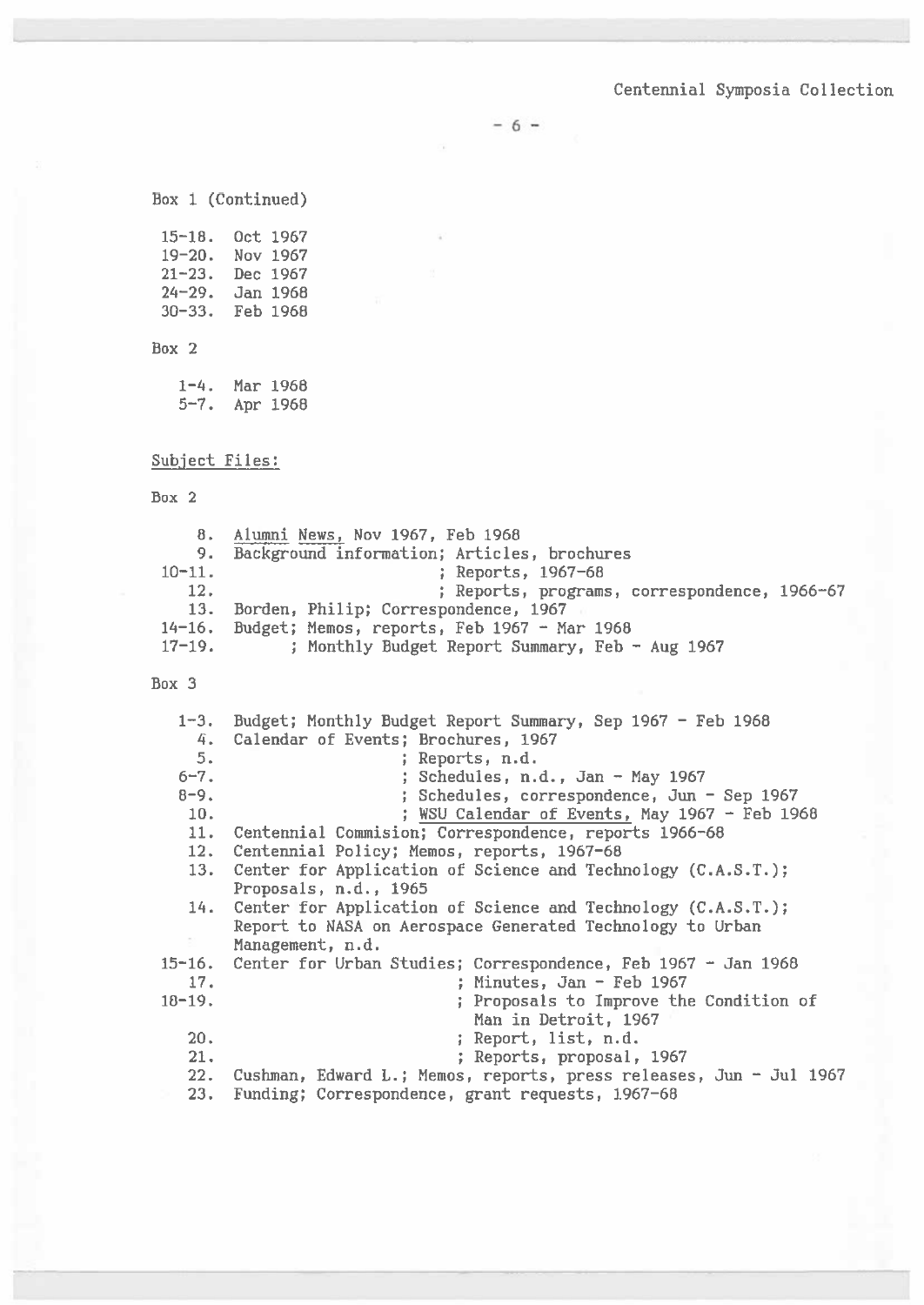7

| $1 - 3$ . | Gullen, George E., Jr.; Correspondence, Jun 1967 - Apr 1968             |
|-----------|-------------------------------------------------------------------------|
| 4.        | Hart, Philip A.; Correspondence, press releases, articles, Aug 1967     |
| 5.        | ; Correspondence, press releases, Sep 1967 - Mar 1968                   |
| 6.        | Keast, William R.; Addresses, 1965-67                                   |
| 7.        | ; Correspondence, schedules, statement, Mar - Jul 1967                  |
| 8.        | ; Correspondence, schedules, Aug $1967 -$ Apr $1968$                    |
| 9.        | McGregor Memorial Conference Center; Correspondence, reports, 1967      |
| $10-12.$  | Minutes; Centennial Commission Executive Committee, Oct 1966 - Feb 1968 |
| 13.       | ; Centennial Commission Staff, Jul 1967 - Feb 1968                      |
| 14.       | ; University Council, May 1967 - Feb 1968                               |
|           | 15-16. Minutes and meeting reports; Various, Dec 1966 - Apr 1968        |
| 17.       | National Commission on Urban problems; Correspondence, press releases,  |
|           | statement, 1967                                                         |
| 18.       | Participant files; James Alexander, Solomon Axelrod                     |
| 19.       | ; Walter Beattie, Jr., William Bechill, Albert Bowker                   |
| 20.       | Alan Boyd, K. E. Brooker, Robert G. Brown                               |
| 21.       | ; Arthur Bueche, Robert N. Butler, Cameron Welles Byrd                  |
| 22.       | ; John L. Canfield, Jerome P. Cavanagh                                  |
| 23.       | ; Paul F. Chenea, James Clarkson, Nathan Cohen                          |
| 24.       | John Conyers, Jr., Roger Craig                                          |
| 25.       | ; Gilbert Donahue, Wilma Donahue                                        |
| 26.       | ; John Dotson, Claudia Dreifus, Leonard J. Duhl                         |
| 27.       | ; Julius C. Edelstein, Michael Ference, Jr.                             |
| 28.       | ; Lewis D. Feuer, Edgar Z. Friedenberg                                  |
| 29.       | ; John Gardner, Eugene C. Goosen                                        |
| 30.       | ; Scott Greer, Robert P. Griffin                                        |
| 31.       | ; Andrew Hacker, Lawrence R. Hafstad                                    |
| 32.       | ; John Hanlon, Jerome Harrington, Harwell H. Harris                     |
|           |                                                                         |

| 1.<br>2.<br>3.<br>4.<br>5. |  | Participant files; Richard G. Hatcher, Milton Henry<br>; Arthur J. Holland, Joseph L. Hudson, Jr.<br>; Leon Jacobs, Arthur L. Johnson<br>; Edward Keating, Robert F. Kennedy<br>; Walter Kerr, Richard C. Kopke |
|----------------------------|--|-----------------------------------------------------------------------------------------------------------------------------------------------------------------------------------------------------------------|
| 6.<br>7.                   |  | : James Lee                                                                                                                                                                                                     |
|                            |  | ; Philip R. Lee, Samuel Lenher                                                                                                                                                                                  |
| 8.                         |  | ; Sander Levin, John Lindsay, Ronald Linton                                                                                                                                                                     |
| 9.                         |  | ; Richard Lobenthal, Norton Long, Anthony Lukas                                                                                                                                                                 |
| 10.                        |  | ; Robert W. MacGregor, Eugene McCarthy                                                                                                                                                                          |
| 11.                        |  | ; Warren G. Magnuson, Henry W. Maier, Kent Mathewson                                                                                                                                                            |
| 12.                        |  | ; Robert C. Maynard, Daniel Moynihan, Gardner Murphy                                                                                                                                                            |
| 13.                        |  | Arthur Naftalin, Herman Niebuhr, Jr.                                                                                                                                                                            |
| 14.                        |  | ; Harriet Page, Bruce W. Pince                                                                                                                                                                                  |
| 15.                        |  | ; L. Curtis Potter, Alvin Poussaint, Richard Prindle                                                                                                                                                            |
| 16.                        |  | ; Thomas R. Reid, Harold C. Reasoner                                                                                                                                                                            |
| 17.                        |  | ; Stephen Schlossberg, Stuart Sessoms, James Shannon                                                                                                                                                            |
| 18.                        |  | ; Harold Sheppard, Charles W. Shilling                                                                                                                                                                          |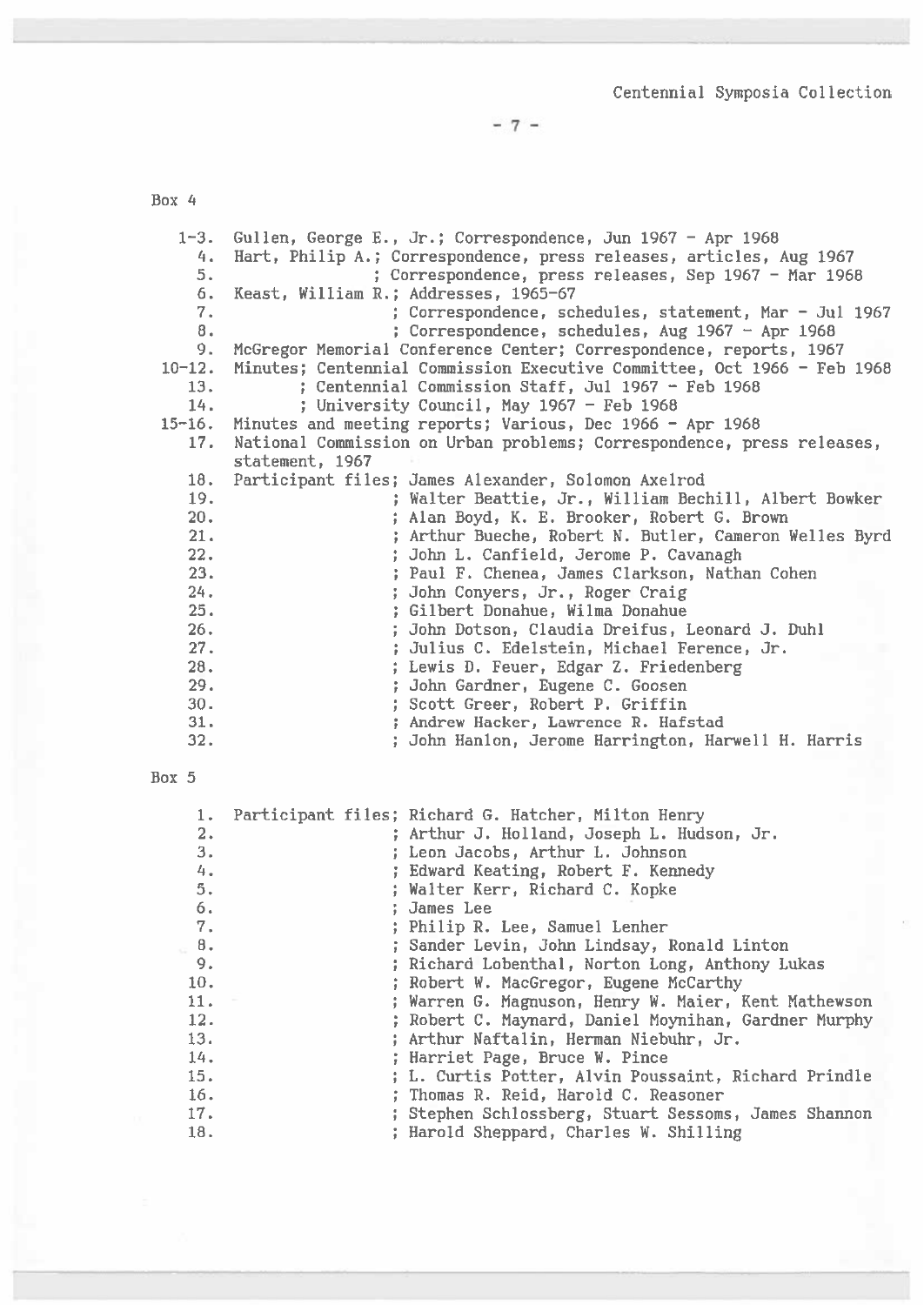```
Centennial Symposia Collection
```
 $-8-$ 

Box 5 (Continued) 19. ; Theodore Souris, John P. Spiegel, Carl B. Stokes  $20.$ ; H. Ralph Taylor  $21.$ ; Clark Tibbitts, Jackie Vaughn, III 22. ; Charles Vevier 23. ; Allen S. Weller, Kevin H. White, Roger Wilkins  $24.$ ; G. Mennen Williams, Robert C. Wood 25. ; Paul Ylvisaker, Whitney Young, Howard Zinn  $26.$ Participant/guest lists; Community invitations, n.d.  $27.$ ; Faculty, 1967 28. ; Faculty recommendations, 1967 29. General mailing, 1967-68  $30 - 31.$ ; Proposed participants, 1967  $32.$ ; Media, 1966-68 33. ; Names not in current use, 1967 34. ; Speakers central lists, 1967 Box 6 Personnel; Correspondence, 1968  $1<sub>1</sub>$  $2 - 4.$ Press releases, n.d., 1967-68  $5.$ Publicity; Memos, lists, reports, 1967 ; News clippings, 1967-68  $6 - 9.$  $10.$ Rejection letters, 1967 11. Symposia addresses; Walter M. Beattie, Jr., 1968 12. ; Robert N. Butler, 1968 13. ; Jerome P. Cavanagh, Nathan E. Cohen, 1967 14. ; Leonard J. Duhl, 1967 15. ; Andrew Hacker, Philip R. Lee, Elliot D. Luby, 1967  $16.$ ; Robert I. Mendelsohn, Herman Niebuhr, Jr., 1967 17. ; Richard A. Prindle, 1967; James A. Shannon and Stuart M. Sessoms, 1968 18. Symposia brochure materials; Participant packet, 1967-68 19. Symposia brochures and publications; Preliminary materials, 1967-68  $20 - 21.$ Symposia planning; Central decisions; Correspondence, budgets, charts, 1967-68  $22.$ ; General correspondence, Jan - Apr 1967 23. ; Impact of Urbanization on Transformation of American Institutions; Correspondence, 1967  $24.$ ; Participants; Lists, correspondence, 1967 25. ; Planning session No. 1; Correspondence, lists, 1967  $26 - 27.$ ; Program outlines, 1967-68 28. ; Restructuring; Outlines, reports, 1967  $29.$ Tapes and transcripts; Correspondence, 1967-68 University Threatre; Correspondence, schedules, 1967-68 30.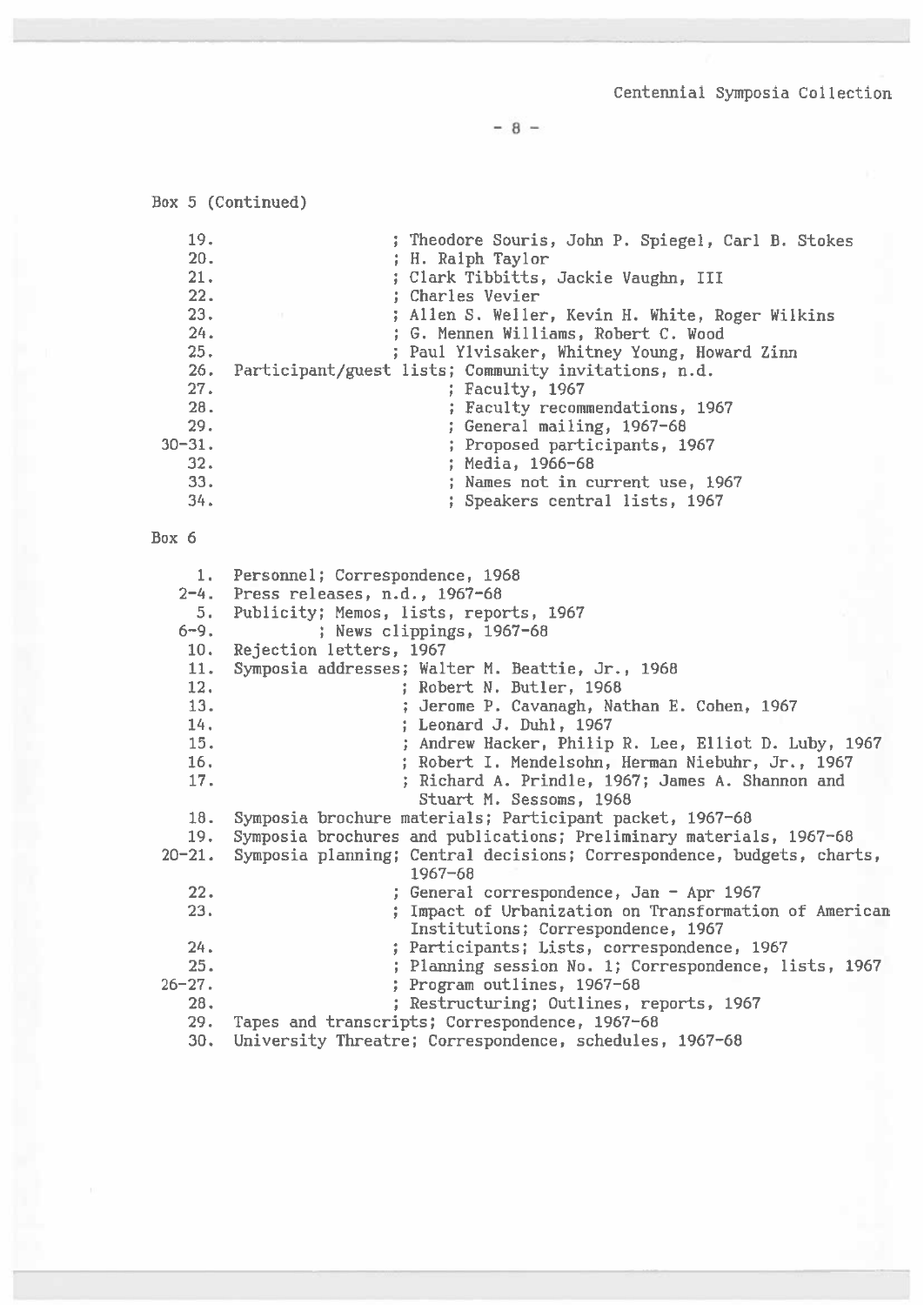$-9 -$ 

#### Series II Spring Planning Conference, 1967 Box 7

Material in this series covers both the planning and the outcome of the May 23, 1967, Spring Planning Conference, and includes correspondence, outlines, reports, and participant lists relative to the planning of the event; transcripts and summaries of, and subcommittee reports on, the Conference sessions; participant questionnaires and analysis of the questionnaires; and the Spring Planning Conference Report.

File folders are arranged alphabetically by subject or folder title. Documents within the folders are arranged by date, with undated material first.

|           | Community response to Spring Conference; Correspondence, May - Jun 1967 |
|-----------|-------------------------------------------------------------------------|
| 2.        | Conference Report, Jun 1967                                             |
| 3.        | General correspondence, 1967                                            |
| 4.        | Health-welfare committee; Memos, programs, May 1967                     |
|           | 5-7. Participant correspondence; A-Z, 1967                              |
| 8.        | Participant lists; Faculty, 1967                                        |
| $9 - 10.$ | ; Final participant list, 1967                                          |
| 11.       | ; Suggested names, 1967                                                 |
| 12.       | Questionnaire analysis, 1967                                            |
| 13-14.    | Questionnaires, May 1967                                                |
| 15–17.    | Structure; Outlines, correspondence, n.d., Feb - Apr 1967               |
| 18.       | Subcommittee reports on Spring Conference, 1967                         |
| 19–23.    | Thank-you letters, A-Z, May - Jun 1967                                  |
| 24-25. .  | Transcripts and summaries, 1967                                         |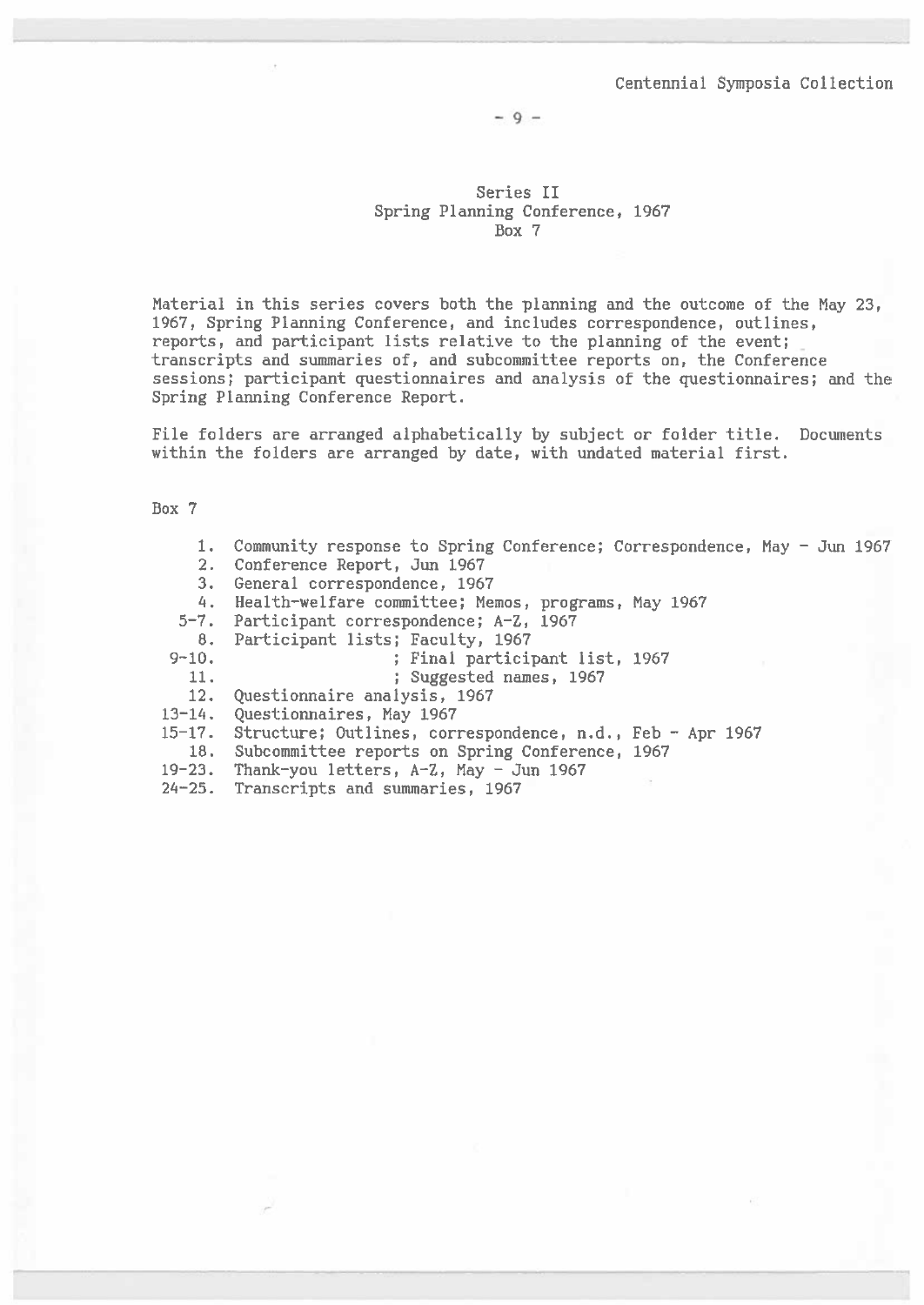$-10 -$ 

Series III Symposia, 1967-1968 Boxes  $8-9$ 

Series III covers the specific planning of each symposium and contains material generated by the committees responsible for each symposium. The records include correspondence, minutes, reports, and participant lists, as well as background material on the conference topics.

Files are grouped by symposium and arranged chronologically by seminar date. Records of the health-welfare committee, which sponsored two symposia, precede the symposia arrangement. (See page 2 for title and description of each symposium.)

Documents contained in the folders are arranged by date, with undated material first.

Box 8

Health-welfare committee; Correspondence, 1967  $1.$  $2.$ ; Minutes, reports, 1967  $3.$ ; Speech; John Gardner, HEW, 1967  $4 - 5.$ New Perspectives on Race and the City; Brochure, correspondence, reports, May  $-$  Nov 1967  $6.$ ; R. Fisher; reports, comments  $7.$ ; Participant lists, 1967 The Urban University; Assn. of Urban Universities; Correspondence,  $8.$ reports, member rosters, 1966-67  $9 - 11.$ ; Correspondence, brochure, 1967  $12.$ ; Minutes, Mar - Jul 1967  $13.$ ; Participant lists, 1967 14. ; Proposal, 1967 15. ; Reports, n.d. The City as Environment; Correspondence, brochures, schedules, 1967-68  $16.$ 17. ; Participant lists, 1967 18. ; Speech, n.d.  $19 - 21.$ Student Centennial Conference; Correspondence, minutes, reports, 1967  $22 - 23.$ Extending the Life Span; Bibliography Box 9 Extending the Life Span; Correspondence, reports, brochures, n.d. 1. ; Correspondence, schedules, 1967-68  $2 - 3$ .  $4\,$ ; Participant lists, 1967-68 Power versus Plan; Correspondence, 1967-68  $5 - 7$ .  $8.$ ; Participant lists, 1967-68 9. ; Proposal for Progress, 1967 ; Report, 1967 10.  $11.$ ; Reports, programs, news clip, 1966-68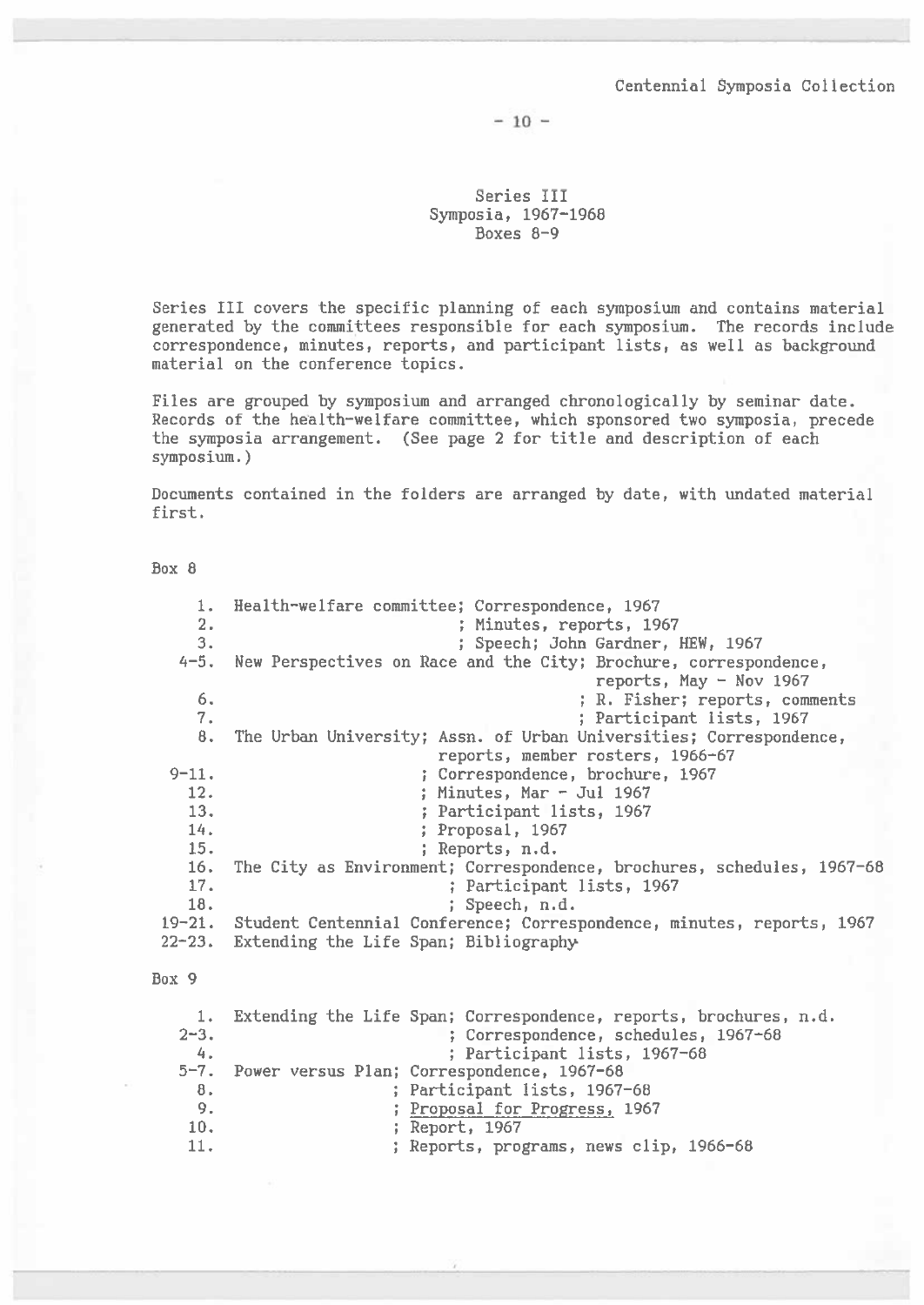$-11 -$ 

Box 9 (Continued)

 $12.$ Urban Journalism in the 21st Century; Correspondence, reports, 1967 13. Technology and the City; Correspondence, lists, 1967-68  $14.$ ; Minutes, reports, 1967-68  $15.$ The City of Man; Correspondence, reports, schedules, n.d. 16. ; Correspondence, 1967-68  $17. \,$ Mathematics Semigroups; Correspondence, 1967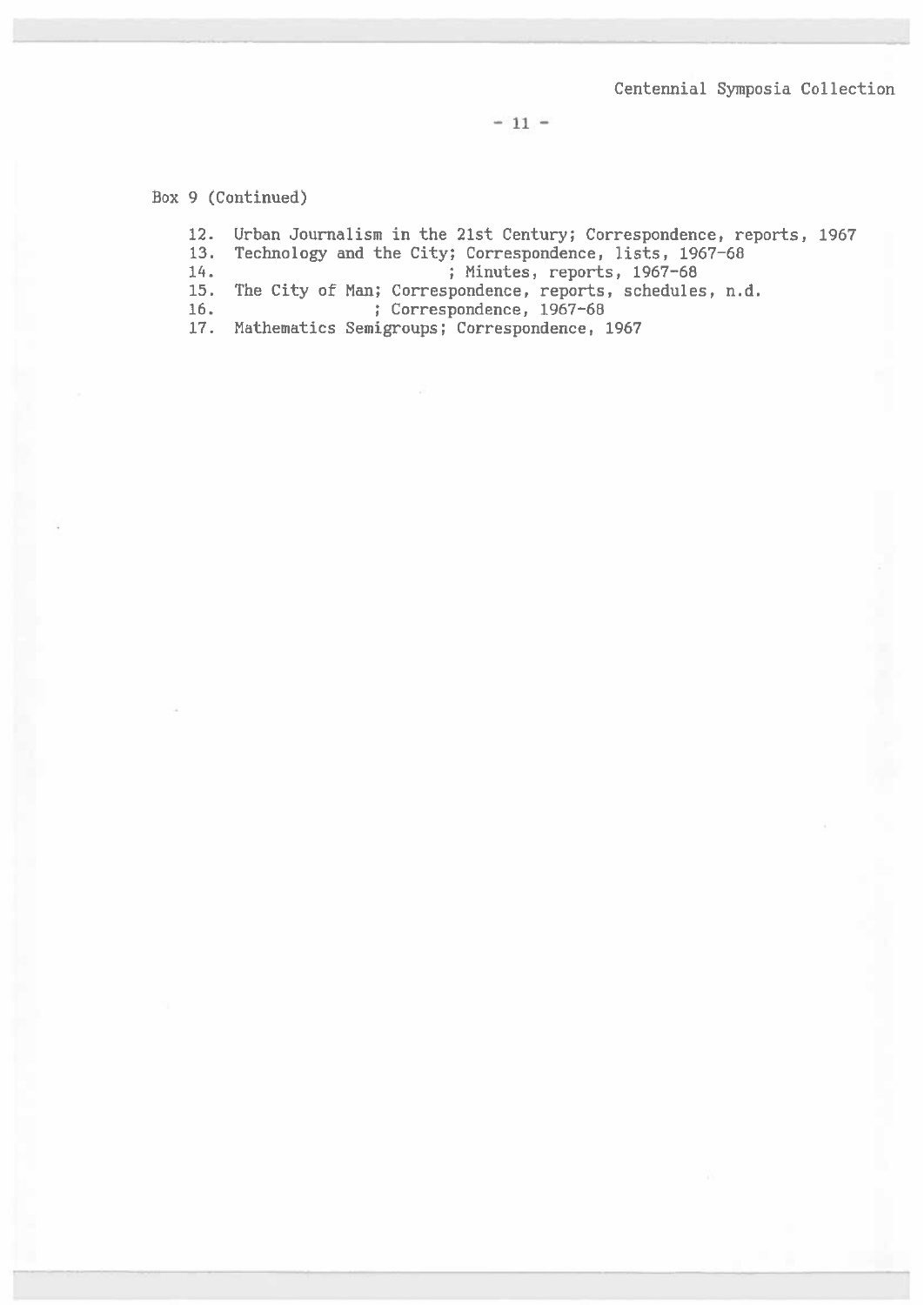$-12 -$ 

Index to Subjects and Correspondents (correspondence is indicated by an asterisk)

Note: Only substantive correspondence is asterisked. Many names are indexed, but not noted as correspondents; rather, they are indexed on the basis of other significant material concerning or authored by them.

Adams, Geri, proposal, 3:18 Addresses, Symposia, 6:11-17 Allen, Roy, report, 3:18 Anti-Defamation League, 5:9 Beattie, Walter M., Jr., address, 6:11 Biomechanics Symposium, 9:14 Birenbaum, William, 7:24 Blacks: enrollment in higher education, 8:20; integration (address), 6:18; Proposals to Improve the Condition of Man, 3:18-19; Symposia participation, 4:7, 7:1, 8:4-5 (see also Racial Relations) Boycott of symposium, 8:4-5 Budget, 2:14-3:3, 6:20-21 Butler, Robert N., address, 6:12 Campbell, Ian, 7:24 Cavanagh, Jerome P., 4:17, 4:22, address, 6:13 Centennial Celebration Proposals,  $3:11 - 12$ Center for Urban Studies, 3:15-21, 6:22 Cleage, Rev. Albert, 8:4-5 Cohen, Nathan E., address, 6:13; consideration as Director of Center for Urban Studies, 3:16 Conyers, John, 6:9 Daemmrich, H.S., 6:9 Detroit Council of Organizations, report, 3:18 Detroit's Model Neighborhood Program, grant application, 9:9 Duhl, Leonard J., addresses, 6:14, 8:18 Experimental College, 6:9, 8:19-21 Ferry, W. H., address, 6:18 Gardner, John, address, 8:3 Geology, 7:24, 9:13-14 Goosen, Eugene C., address, 7:25 \*Griffin, Robert P., 4:30 Gullen, George E., Jr., 4:1-3, passim

Hacker, Andrew, address, 6:15 Hart, Philip A., 4:5; address, article, remarks, 4:4 \*Hart, Philip A., 4:4-5 Henry, Milton, 5:1 Holden, Matthew, Jr., scholarly article, 9:10 \*Hood, Nicholas, 4:7, 8:4 Horowitz, Ira, 7:25 Hourihan, Joseph P., 2:13, 8:1-2, passim Housing and Urban Development, Department of, 5:20 Hudson, Joseph L., Jr., 5:2 Institute of Urban Development, 4:4 Johnson, Arthur L., 5:3 Keast, William R., 4:6-8; addresses, 4:6; biography, 6:4; statement, 4:4; \*Keast, William R., 4:7 Kerr, Clark, 6:9 King, Teresa Carr, proposals, 3:18,  $8:14$ \*Lasker, Gabriel, 9:2 Lee, Philip R., address, 6:15 Lemberg Center for the Study of Violence, report, 8:6 Levin, Sander, 5:8, 6:4 Locke, Hubert, 8:5 Luby, Elliot D., report, 3:18; address,  $6:15$ Lurie, Edward, 6:1; 6:21; 6:29; 8:5; grant request, 3:23; proposal, 3:18; radio address, 6:5; passim McCoy, Sandra, 6:9 Mayor's Committee for Community Renewal, Model Neighborhood Program Planning, grant application, 9:9 Mead, George G., 9:13 Meltzer, Jack, 3:16